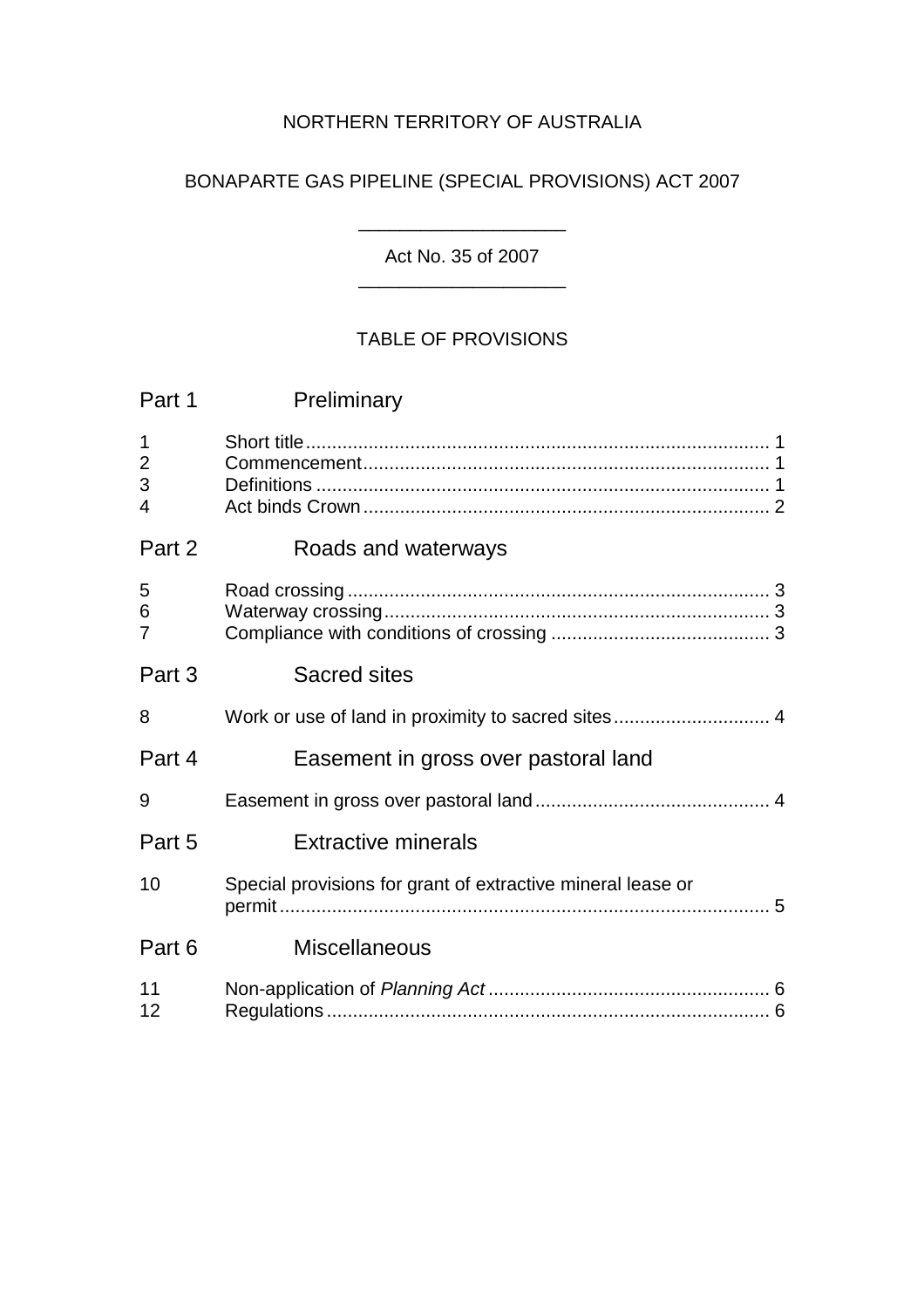

Act No. 35 of 2007 \_\_\_\_\_\_\_\_\_\_\_\_\_\_\_\_\_\_\_\_

An Act to make special provision for the Bonaparte Gas Pipeline Project

[*Assented to 12 December 2007*] [*Second reading 18 October 2007*]

# **The Legislative Assembly of the Northern Territory enacts as follows:**

# **Part 1** Preliminary

## **1 Short title**

This Act may be cited as the *Bonaparte Gas Pipeline (Special Provisions) Act 2007*.

## **2 Commencement**

This Act commences on the date fixed by the Administrator by *Gazette* notice.

## **3 Definitions**

*custodian*, see the *Northern Territory Aboriginal Sacred Sites Act*.

*Lands Minister* means the Minister responsible for administering the *Pastoral Land Act*.

*pastoral land*, see the *Pastoral Land Act*.

*pastoral lease*, see the *Pastoral Land Act*.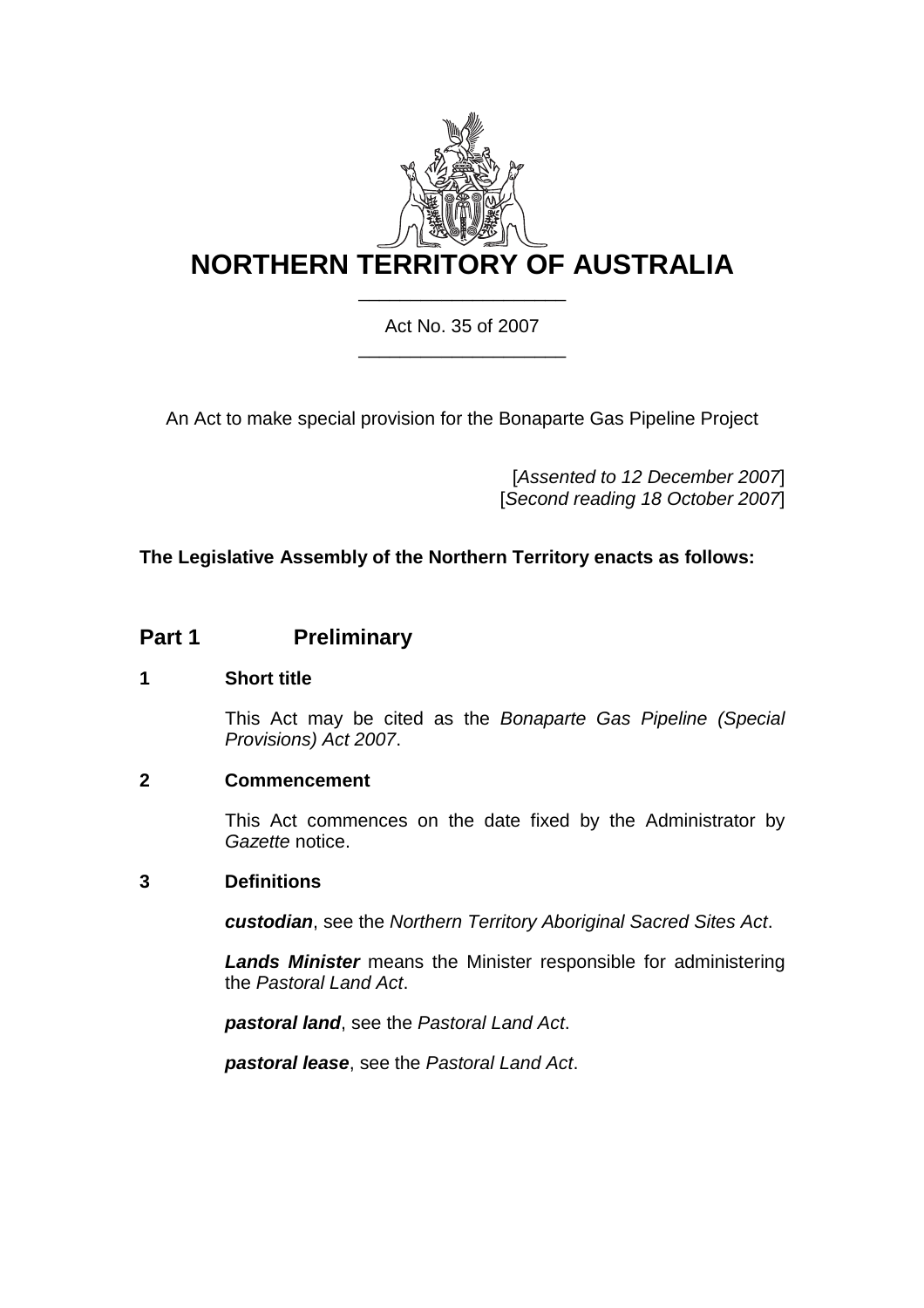**Pipeline** means the Bonaparte Gas Pipeline i.e. the pipeline (or proposed pipeline) between Wadeye and the Amadeus to Darwin Gas Pipeline and includes all associated infrastructure and equipment.

#### *Note*

*In the above definition, pipeline has the same meaning as in the Energy Pipelines Act.* 

*Pipeline licensee* means the licensee for the Pipeline under the *Energy Pipelines Act*.

**Project** means the project for constructing and operating the Pipeline.

*project participant* means a person or persons for the time being responsible for the Project or any part or aspect of the Project and includes:

- (a) a subsidiary of a project participant that participates in the Project; or
- (b) a contractor or other person acting on behalf a project participant.

*road*, see the *Control of Roads Act*.

*sacred sites certificate* means a certificate granted under section 22 of the *Northern Territory Aboriginal Sacred Sites Act* (described in that Act as an *Authority Certificate*).

*Transport Minister* means the Minister responsible for the administration of the *Control of Roads Act* (except Part IV)*.* 

*Water Minister* means the Minister responsible for the administration of the *Water Act.*

*waterway*, see the *Water Act*.

#### **4 Act binds Crown**

This Act binds the Crown in right of the Territory and, to the extent the legislative power of the Legislative Assembly permits, the Crown in all its other capacities.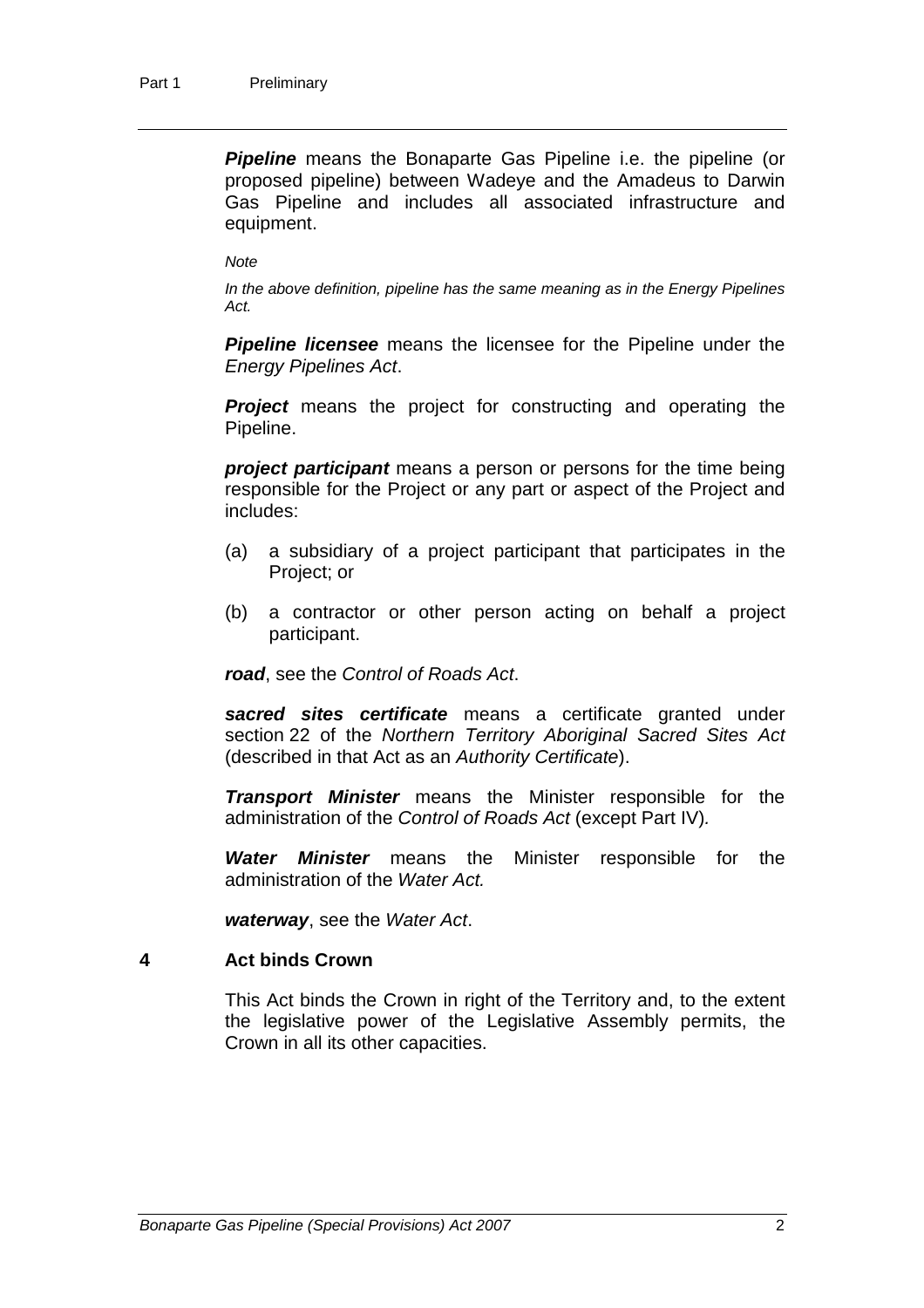# **Part 2 Roads and waterways**

## **5 Road crossing**

- (1) The Pipeline licensee may, with the Transport Minister's written approval, construct and operate the Pipeline across a road.
- (2) The approval may be given on conditions the Transport Minister considers appropriate.
- (3) The conditions may (for example):
	- (a) require the installation, maintenance and operation of safety devices; and
	- (b) require the re-construction and maintenance of the road above and to either side of the crossing.

#### **6 Waterway crossing**

- (1) The Pipeline licensee may, with the Water Minister's written approval, construct and operate the Pipeline across a waterway.
- (2) The approval is subject to the following conditions:
	- (a) a condition that, except as allowed by the conditions of the approval, a project participant must not:
		- (i) prevent, restrict or interfere with the passage of vessels on the waterway; or
		- (ii) divert or use water in the waterway; or
		- (iii) obstruct the flow of water in the waterway;
	- (b) further conditions, determined by the Water Minister, and stated in the instrument of approval or notified to the Pipeline licensee by the Water Minister.
- (3) This section operates subject to any requirement under a law of the Commonwealth that must be satisfied before the Territory may grant rights that it confers.

## **7 Compliance with conditions of crossing**

- (1) The Pipeline licensee must ensure that the conditions of an approval under this Part are complied with.
- (2) The Territory may take action to ensure compliance, or to remedy non-compliance, with this section and recover the costs of doing so from the Pipeline licensee.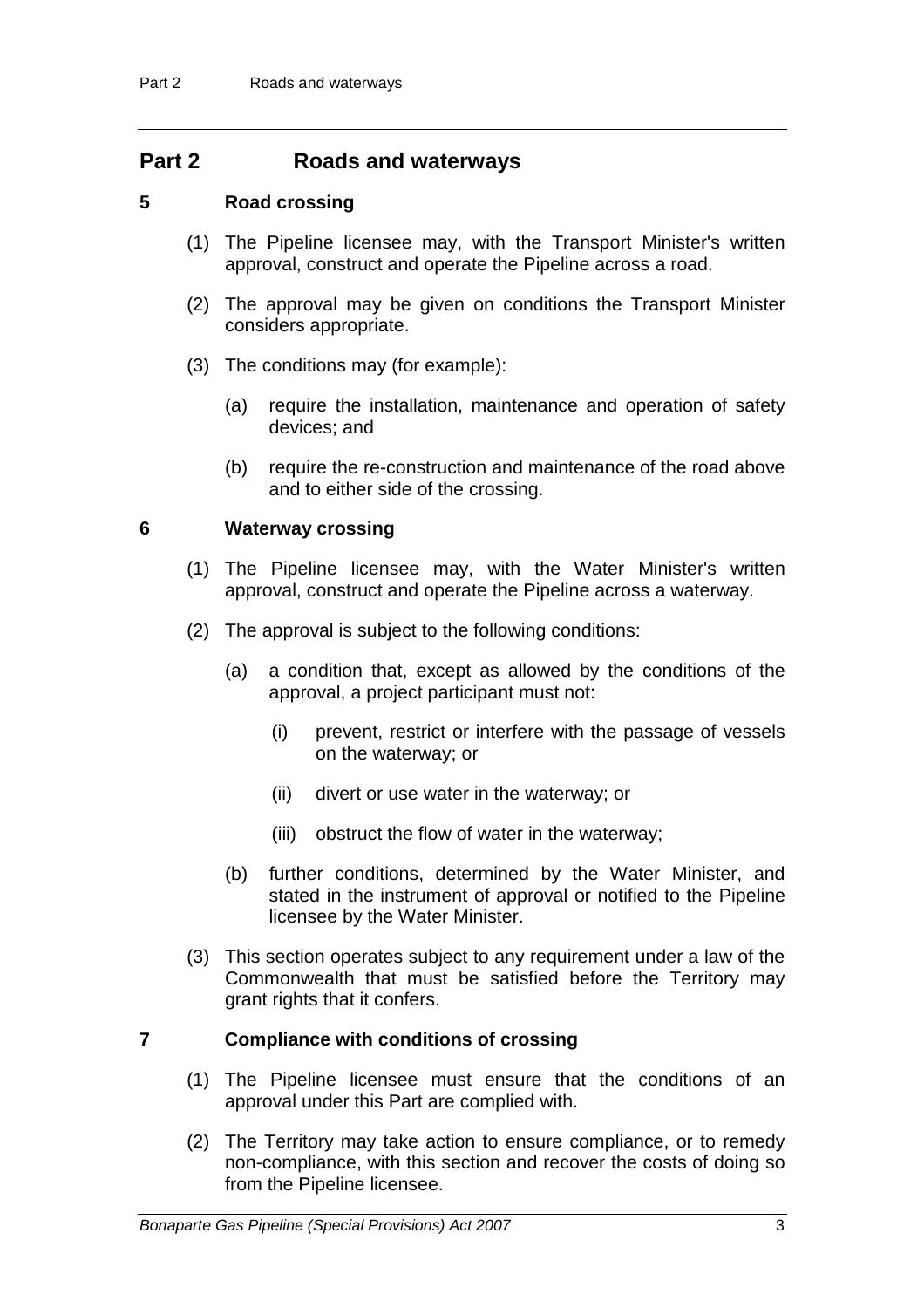- (3) The Supreme Court may, on application by the Minister or any other person with a proper interest:
	- (a) grant an injunction (including a mandatory injunction) to enforce compliance with this section; or
	- (b) award damages against the Pipeline licensee for non-compliance with this section.

# **Part 3 Sacred sites**

## **8 Work or use of land in proximity to sacred sites**

- (1) A sacred sites certificate obtained on the application of a project participant (including one obtained before the commencement of this Act) operates in favour of another project participant who carries out work, or uses land, as contemplated in the certificate.
- (2) The other project participant is bound by:
	- (a) the conditions of the certificate; and
	- (b) if an agreement was reached between the custodians and the applicant – the terms and conditions of the agreement.

# **Part 4 Easement in gross over pastoral land**

## **9 Easement in gross over pastoral land**

- (1) An easement in gross over pastoral land may be created in favour of the Pipeline licensee, or a project participant nominated by the Pipeline licensee, by agreement.
- (2) The agreement:
	- (a) is to be made between:
		- (i) the Pipeline licensee or the nominated project participant; and
		- (ii) the pastoral lessee; and
	- (b) requires the consent of the Lands Minister.
- (3) An easement in gross created under this section is taken to be an easement granted under the *Law of Property Act*.
- (4) An easement in gross created under this section may only be varied or extinguished by agreement between the parties by which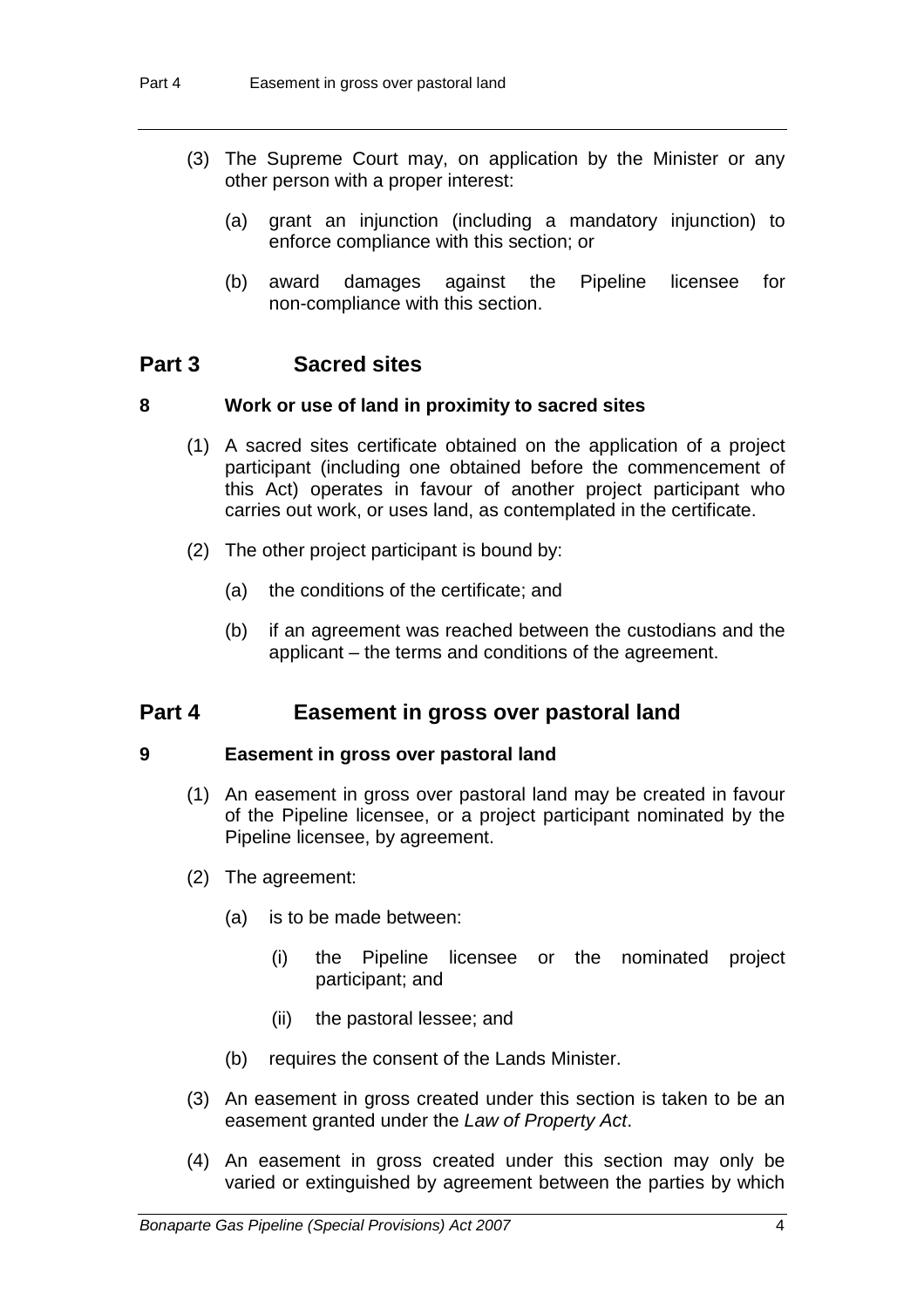it was created (or their successors).

# **Part 5 Extractive minerals**

#### **10 Special provisions for grant of extractive mineral lease or permit**

- (1) The Minister may, if satisfied that the relevant consents have been obtained, grant an extractive mineral lease or an extractive mineral permit under Part VIII of the *Mining Act* to a project participant.
- (2) The relevant consents are:
	- (a) the consents of the owner and the occupier of the land in relation to which the lease or permit is sought; and
	- (b) any consent required under the *Native Title Act 1993* (Cth) or, if the land is Aboriginal land, the *Aboriginal Land Rights (Northern Territory) Act 1976* (Cth); and
	- (c) if the land is subject to an exploration licence or a mining tenement the consent of the holder of the exploration licence or mining tenement.
- (3) The extractive mineral lease or extractive mineral permit must be consistent with the terms and conditions of the relevant consents.
- (4) The following provisions of the *Mining Act* do not apply to an application for an extractive mineral lease or an extractive mineral permit to which this section applies:
	- (a) the provisions requiring notification of, and allowing for objections against, the application;
	- (b) the provisions providing for Ministerial approval for the submission of certain applications;
	- (c) section  $111(1)$  and  $(1)(b)$ ;
	- (d) any other provisions excluded by regulation.
- (5) This section does not prevent a project participant from applying for, or the Minister from granting to a project participant, an extractive mineral lease or an extractive mineral permit apart from this section.